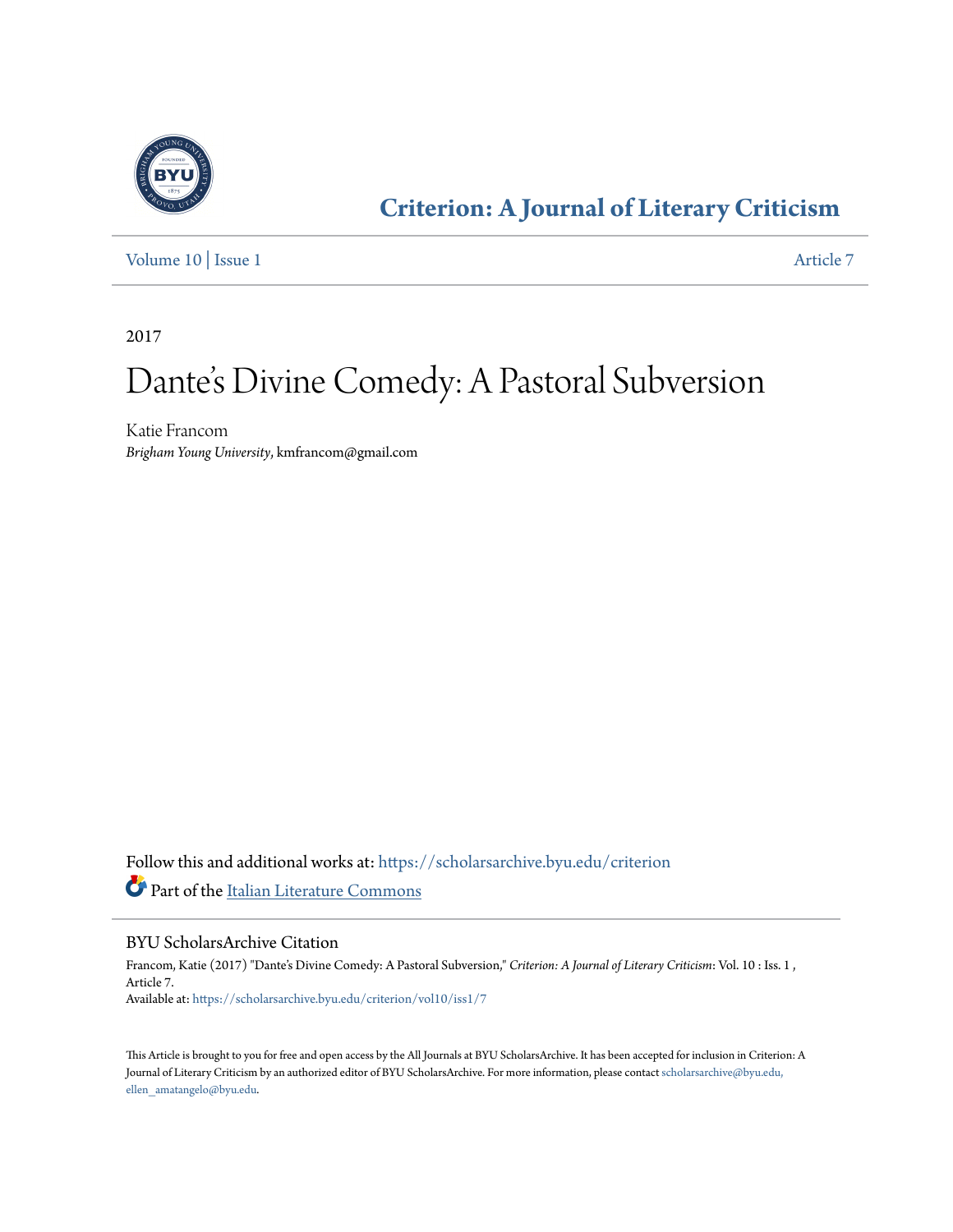### Dante's Divine Comedy: A Pastoral Subversion

#### **Cover Page Footnote**

A huge thank you to Dr. Michael Lavers for encouraging me to write and publish this article and to Adrian Ramjoué for his editing expertise.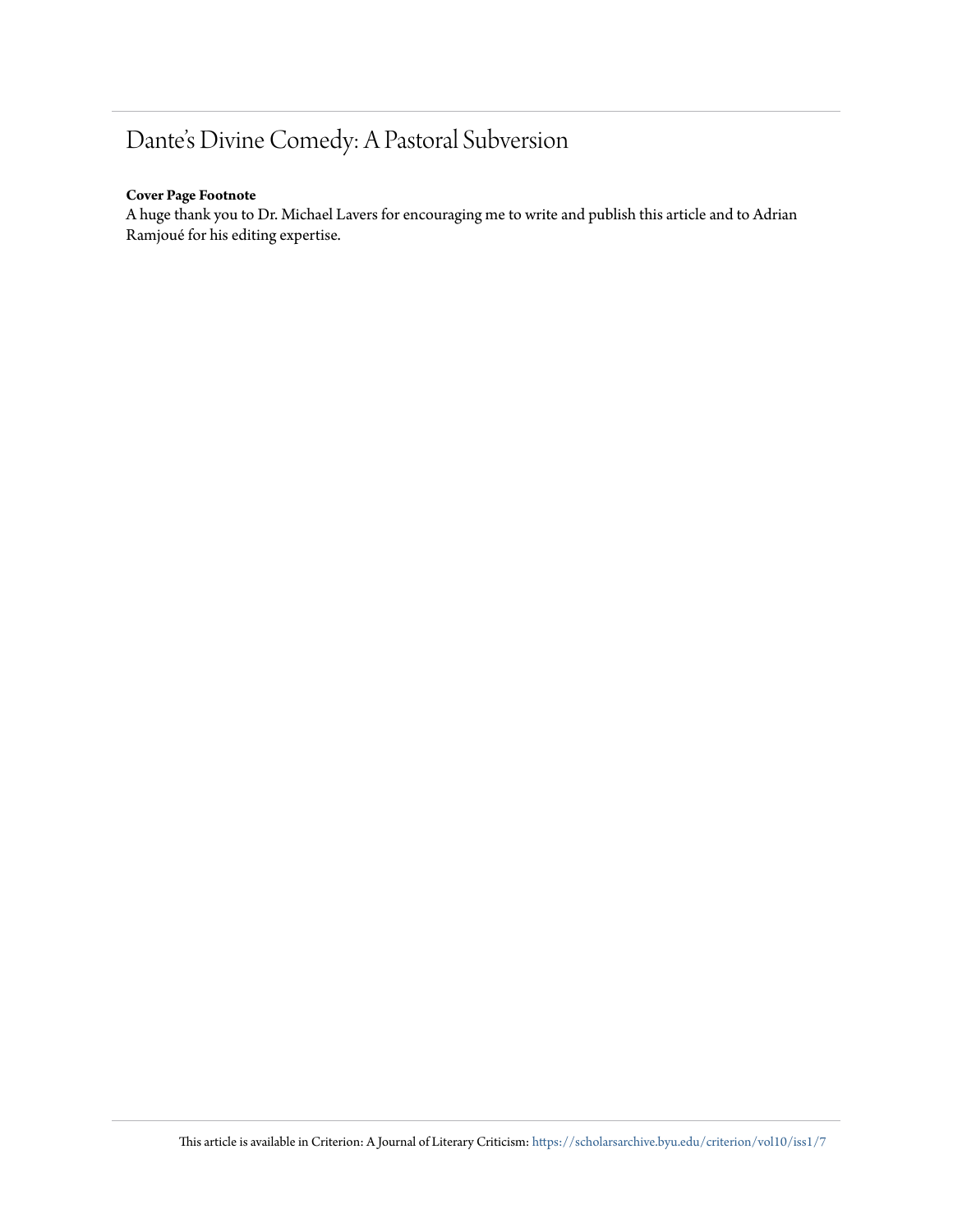## Dante's *Divine Comedy*  A Pastoral Subversion

*Katie Francom*

In Virgil's writings, "pastoral poetry came to be used as a vehicle for allegory or veiled social and political comment" ("Pastoral Poetry"). It is thus fitting that Dante, in his attempt to write what he believed to be the greatest allegory ever created, chose Virgil to be his literary and narrative guide. Dante pulls from what Prue Shaw, a prominent Dante critic, calls the "fertilising powers" of Virgil's allegorical and pastoral influences throughout *The Divine Comedy* (172). And yet, it is in his very homage to Virgil that Dante subverts the pastoral mode. Kyle Anderson "examines the particulars of how Dante as Christian poet replaces the classical model of pastoral poetry, Virgil, in Canto XXVIII, via a clever misuse of the amoebean contest," a typical pastoral device (9). Anderson argues that Dante supplants the pagan pastoral of Virgil in order to replace it with his own Christian version, but is this really accomplished in the single literary move of the amoebean contest? Or is Dante's subversion of the classical pastoral evident throughout *The Divine Comedy*? And what is the significance of Dante's decision to transform the genre? This paper will attempt to widen the scholarly understanding of Dante's ultimate condemnation of the classical and pagan pastoral by rooting themes and devices typical of this genre throughout the *Commedia.* By denouncing the pagan pastoral, Dante declares his status as the supreme poet and exalts the importance of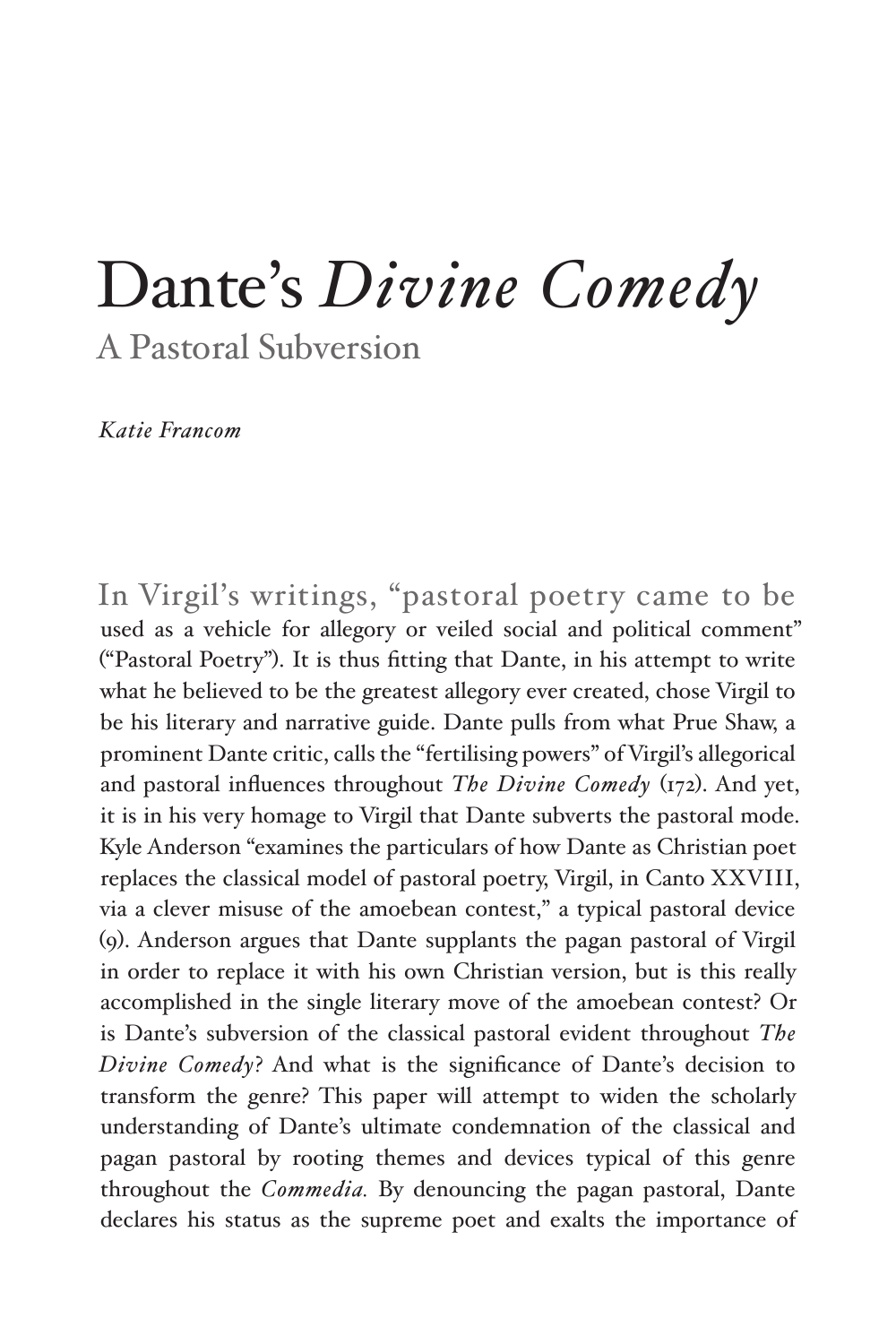#### Criterion

a Christian understanding of the pastoral. To prove this, we will first establish some typical characteristics of the pastoral mode, then we will examine the development of Virgil's role throughout *The Divine Comedy,* the presence of pastoral themes within it, and Dante's Christian reinvention of the pastoral.

Before we can begin to study the pastoral within *The Divine Comedy,*  we must first review the genre itself. Alexander Pope beautifully defined pastoral poetry as "an imitation of the action of a shepherd" (4). This simple depiction of shepherd's life includes a few key characteristics. One characteristic is "that pastoral is an image of what they call the Golden Age" (Pope 5). Both the reader and the characters within the poem long for this idealized and seemingly perfect Golden Age. This longing, and the name itself, make it evident that reader and character are no longer a part of the Golden Age. In addition, Anderson adds that the pastoral is "characterized by the antithesis of Art and Nature" (16). Allegorical representation is a key feature of pastoral poetry. Samuel Johnson, a prominent literary figure of the eighteenth century, noted, "If we search the writings of Virgil, for the true definition of a pastoral, it will be found *a poem in which any action or passion is represented by its effects upon a country life*" (19). Therefore, pastoral poetry is by nature representative and thus allegorical.

Virgil is both a prominent pastoral poet and a key figure in *The Divine Comedy*; consequently, it is essential to understand his role in Dante's work. We will begin by briefly reviewing the use of exile and allegory within his pastoral writing. In his *Eclogue I,* Virgil tells the tale of Titryus and Meliboeus. As the two discuss their flocks and land it becomes apparent that Meliboeus is jealous of Tityrus, because, as Melibous says, "your acres will still be yours . . . but the rest of us must go from here and be dispersed" (Virgil 23). Meliboeus is being forced to leave his land and go to foreign fields. When Meliboeus exclaims, "No more singing for me, no more taking you to browse, / My little goats," there is a clear sense that when Meliboeus leaves his fields he will no longer be quite as happy (Virgil 77).

 However, Virgil's pastoral poem is more than a tale of exile; it is also allegorical. For Wendell Clausen that allegory lies at the heart of Virgil's pastoral. He explains, "the poetry of Theocritus and Virgil is never simple, though it affects to be; and in this affectation of simplicity, the disparity between the meanness of his subject and the refinement of the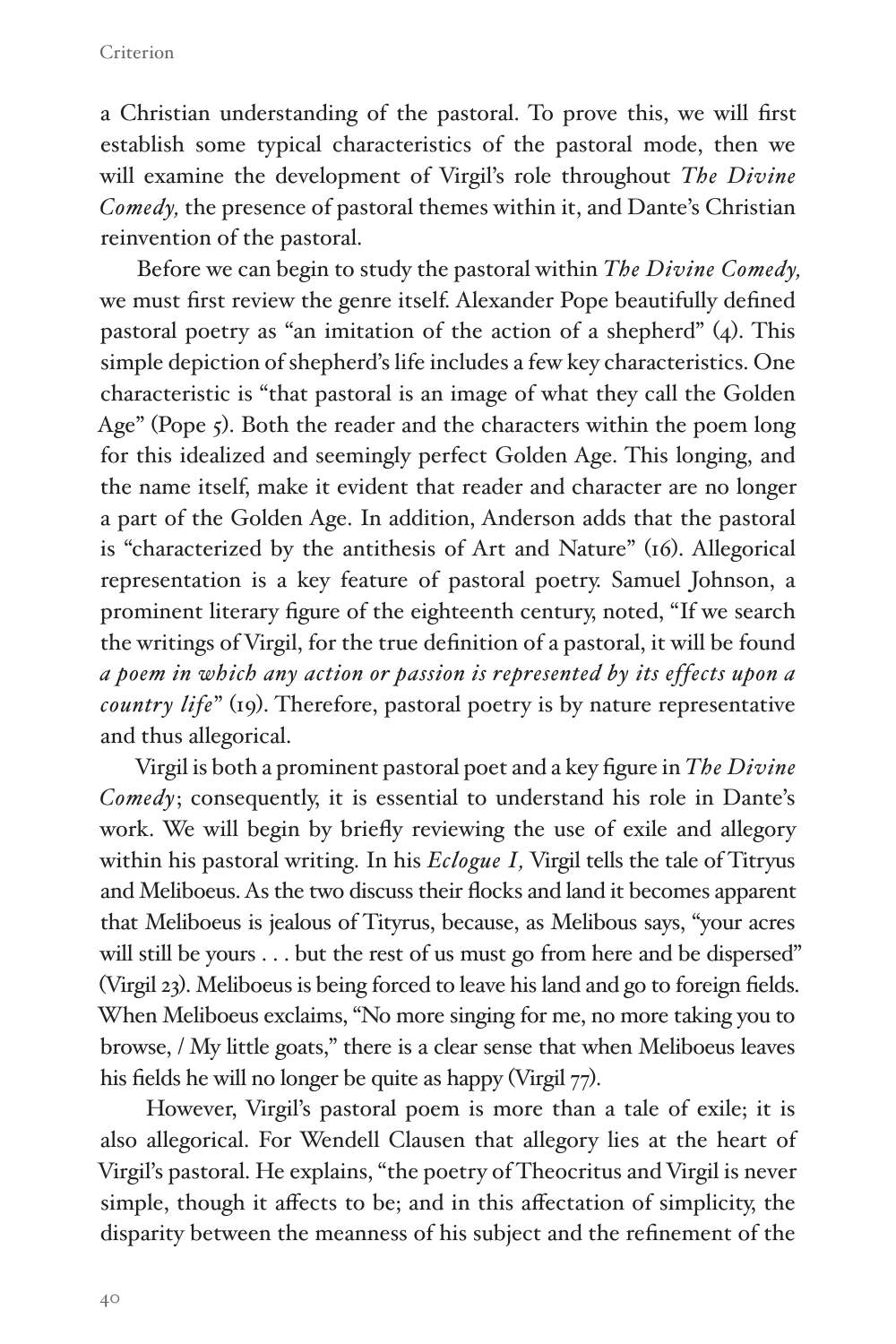poet's art, lies the essence of pastoral" (xv). Thus the essence of *Eclogue I* is more than a simple story. When referring to his journey to Rome and absence from Amaryllis, Tityrus says, "freedom gave me a look" and "there was no way out of my slavery" (Virgil 27, 40). Clausen comments upon these lines, writing, "'Freedom' *(libertas)* and 'slavery' *(seruitium, seruitus)* were established political metaphors, and *libertas* had acquired a current significance: it was the slogan of Octavian and his party" (31). In this inclusion of metaphors and the allusion to Octavian, Virgil makes it clear that *Eclogue I* is much more than a tale of two shepherds, but a "veiled social and political comment" ("Pastoral Poetry").

It is significant that Dante chose to use such a quintessential pastoral poet as a principle character and guide in *The Divine Comedy.* In the opening canto of *Inferno* we find Dante alone in a dark wood and in seemingly great peril. Dante is presumably about to be attacked by the she-wolf when he sees a shade and cries, "Have pity on me . . . / whatever you may be—a shade, a man" (*Inferno* 1.65-66). Virgil then reveals his identity to Dante, who reacts with great expressions of praise, declaring, "O light and honor of all other poets, / may my long study and the intense love / that made me search your volume serve me now. / You are my master and my author" (*Inferno* 1.82–85). It is clear here that Dante the pilgrim not only esteems Virgil, but that he accepts him as his superior. Part of this regard for Virgil is based on his writing, for Dante calls him the "light of all other poets." Yes, Dante draws mostly from the Aeneid, but he was certainly aware of the *Eclogues,* and thus we know that Dante accepts and recognizes Virgil for his standing as a pastoral poet. Dante extends this admiration beyond poetry and gives Virgil a practical role as his guide to bring him out of the dark forest and into "an eternal place" (*Inferno*  1.112–114). Virgil is the light that brings Dante out of darkness and gives him purpose, a view reinforced by P. Luigi Pietrobono, a famous Italian literary critic, who wrote, "Qual bene, si domanda, ci poteva essere nella selva? Molti dicono: Virgilio" (14).<sup>1</sup>

Dante's choice to take a pastoral poet as a guide is clearly intentional. Why did Dante not choose Homer or Horace or Ovid? When he meets Virgil, Dante makes it clear that he has read Virgil's writing and heralds him as an incredible poet, and in *Inferno IV* it becomes apparent that

<sup>1 &</sup>quot;What good, one asks, could there be in the forest? Many say: Virgil" (translated by author).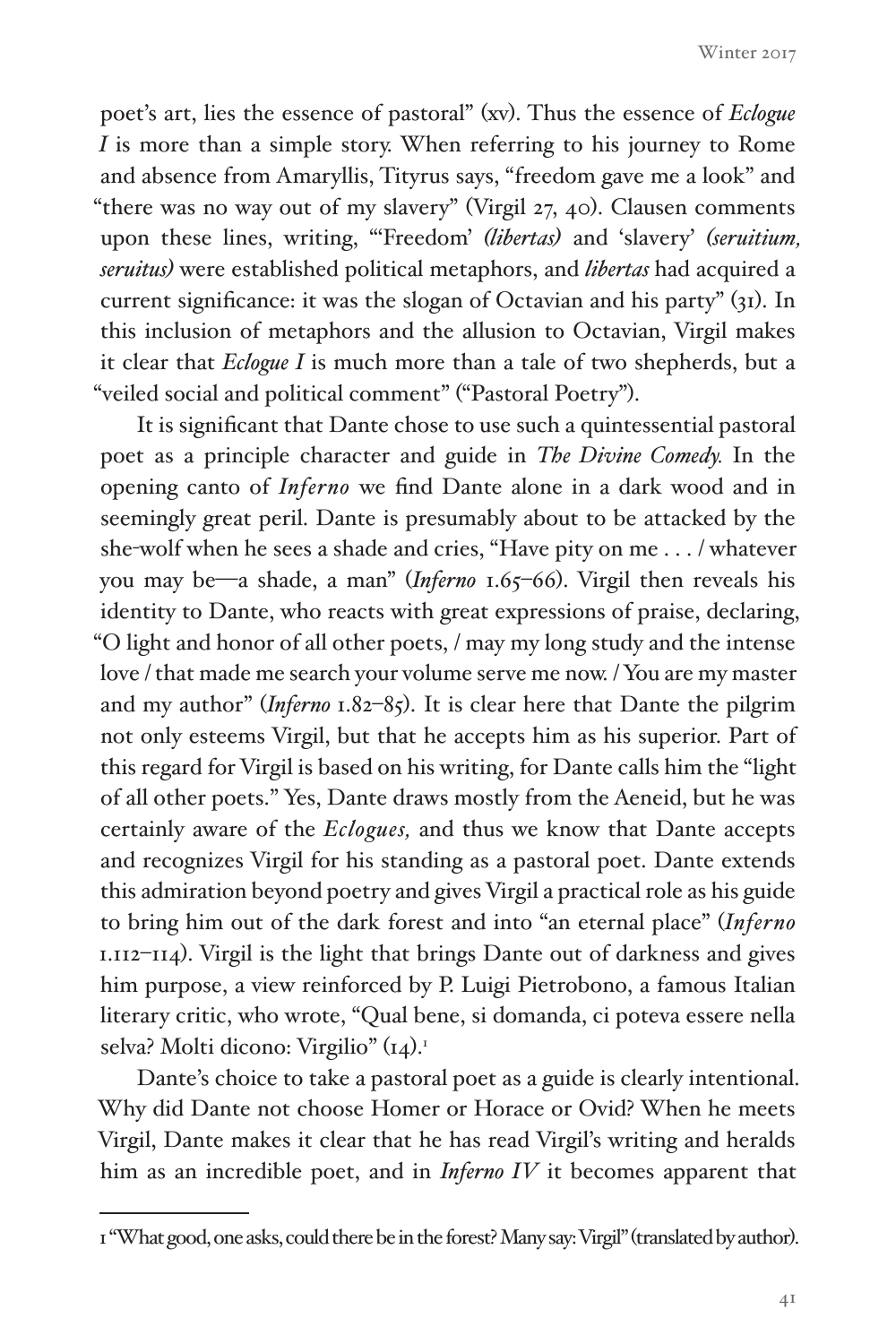Dante's choice of Virgil is intentional. While in Limbo, Virgil and Dante encounter four "giant shades" and Virgil introduces them, commenting, "That shade is Homer, the consummate poet; / the other one is Horace, satirist; / the third is Ovid, the last Lucan" (*Inferno* 4.88–90). Dante the poet acknowledges the greatness of these other writers of epic poetry, but he chooses as his guide the one famed for the pastoral. It is apparent here that the pastoral is important to Dante.

The way the dynamic of strength between Dante and Virgil progresses is indicative of the way Dante begins to supplant Virgil as the reigning pastoral poet. At the beginning of *Inferno,* Dante the pilgrim is weak and almost entirely reliant upon Virgil. Virgil is seen as powerful and capable of guiding and reassuring Dante. Virgil's power is manifest as they attempt to enter the fourth circle and are blocked by Plutus, "the great enemy" (*Inferno* 6.115). Plutus is a Greek god, here cast by Dante the poet into the form of a devil. Dante is apparently scared by this encounter, but Virgil, "The gentle sage, aware of everything, / said reassuringly, 'Don't let fear / defeat you'" (*Inferno* 7.3–5). Here Dante is seen as weak and Virgil is able to perceive that and comfort him. Then Virgil demonstrates his own power and asserts, "whatever power he has, / he cannot stop our climbing down this crag" (*Inferno* 7.5–6). Loyd H. Howard comments on Virgil's "guiding competence," thus highlighting the respective strength and weakness of Virgil and Dante (25). This dynamic changes as they travel through Inferno and Dante becomes stronger while Virgil becomes weaker. Virgil's weakness is first perceptible in Canto IX when they reach the gates of Dis, and, according to Howard, "Virgil's authority has reached a low ebb" (42). At the gates Dante and Virgil are unable to pass them, and, in the face of that obstacle, Virgil cries out, "We have to win this battle . . . / if not . . . But one so great had offered help. / How slow that coming seems to me!" (*Inferno* 9.7–9). They are stuck and Virgil can do nothing to change their situation without some greater help from above. Here we see a Virgil that knows he has an important role and doubts his ability to complete it.

This growing weakness of Virgil is also evident in Canto XXIV. At the beginning of this canto Dante and Virgil are struggling to travel to the seventh bolgia because the bridge has collapsed. In the midst of this trial Dante presents the reader with a pastoral simile. He describes a young farmer who watches the sun rise over his land in early spring. As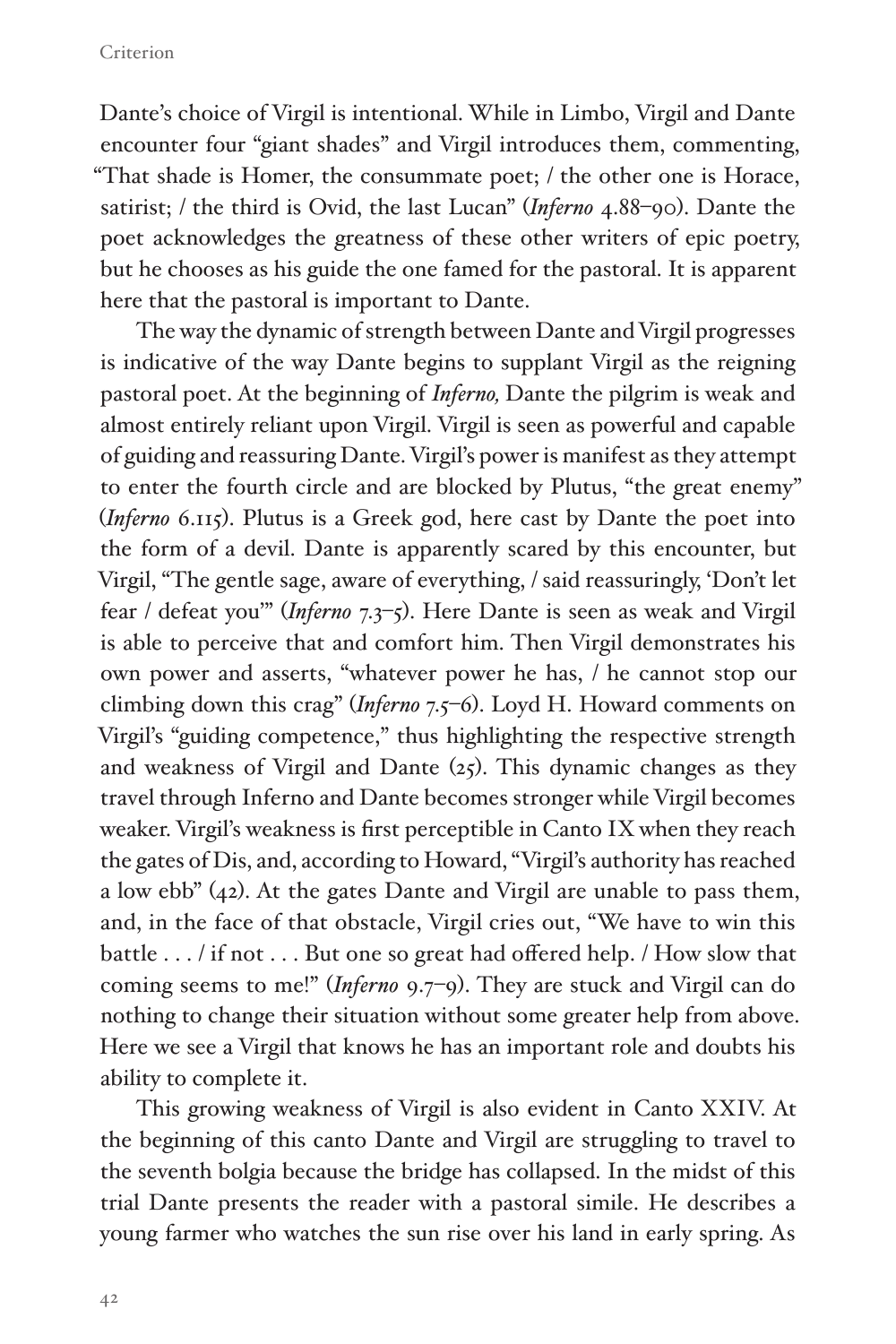the sun comes up, the farmer "gathers up new hope / on seeing that the world has changed its face" (*Inferno* 24.12–13). The farmer in the simile is also a shepherd because Dante tells us that he takes his "sheep to pasture" (*Inferno* 24.15). This clearly ties the simile into the pastoral mode with which Virgil is so adept. Much has been made of this simile and the break it provides in the bleakness of the Inferno, but an early scholar, Benvenuto da Imola, attempts to unpack the poem's meaning beyond its function within the canto. Benvenuto suggests that "the shepherd is Virgil, who had actually been a shepherd historically and allegorically" and that the sun represents the relief Virgil feels when "at first confused by his wrath, having expelled it, after a little has let the sheep out of the pouch to graze on new grass, namely on the fodder of new matter" (qtd in Economou 640). It is significant that Benvenuto, a contemporary of Dante, believed that Virgil was a shepherd and suggests that Dante may have believed such as well. However, George Economou, a modern Dante scholar, disagrees with Benevento's view of Virgil as the shepherd in this metaphor and posits Dante as the shepherd and Virgil as the sun. He likens Virgil "to the sun, or, more generally, to a natural process in the cosmos" (Economou 641). This reading is intriguing because it takes Virgil out of his traditional association with shepherds and replaces him with Dante. In Economou's placement of Dante as the shepherd we see the beginnings of Dante's move to replace the the pagan pastoral of Virgil with his own Christian pastoral.

As we continue through the *Comedy,* Dante's strength becomes greater and greater and he begins to surpass Virgil. This is visible in his use of other guides in Purgatory. When the pilgrims first meet Statius, before knowing his identity, Virgil tells him that he has been exiled to hell and Statius questions, "If God's not deemed you worthy of ascent, / who's guided you so far along His stairs?" (*Purgatorio* 21.20–21). This suggests that in some way Virgil is an inadequate guide on the mountain of Purgatory. Following their discussion, Statius becomes a supplemental guide and accompanies the pilgrims all the way to the top of Purgatory, a transition in which we see Virgil very clearly beginning to fade away and Dante begin to take his place.

Virgil's displacement becomes complete in the Garden of Eden at the top of the mountain of Purgatory. In the Canto XXVII Dante and Virgil enter that earthly paradise and Virgil utters his last words. As Poggioli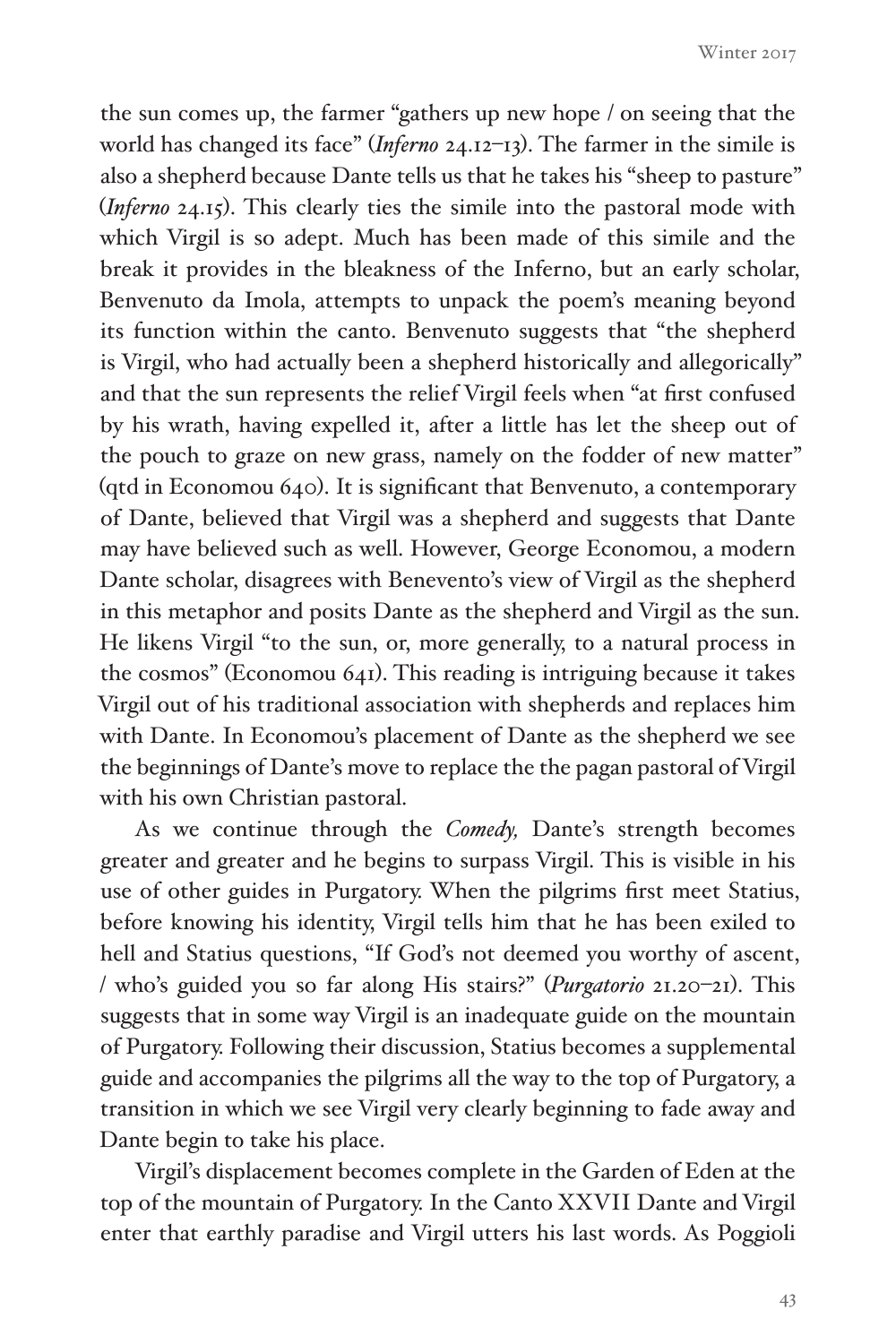remarks, "it is quite noteworthy that he [Virgil] is allowed to enter the Garden of Eden," and it shows Dante's great respect towards him (135). However, it is also the moment in which Virgil surrenders all power; in his last lines he tells Dante, "Await no further word or sign from me: / your will is free, erect, and whole—to act / against that will would be to err: therefore / I crown and miter you over yourself" (*Purgatorio* 27.139–142). Anderson writes that Dante's new independence "proves to be as much of a poetic as a spiritual privilege" (7). This is not merely a feature of the plot. Yes, Virgil will no longer be Dante's guide, but he is also relinquishing his poetic superiority and crowning Dante as his own superior poet.

This replacement of Virgil is also the replacement of the traditional pagan pastoral that he represents by first showing how the pastoral uses of allegory and exile are present and then by demonstrating its Christian subversion. Allegory is present from the very first lines of the poem: "When I had journeyed half of our life's way, / I found myself within a shadowed forest" (*Inferno* 1.1–2). Dante opens, as has often been stated, by saying that he was in the midst of "our life's way," thus inviting the reader to take part in this life. This is important because it establishes the universality of Dante's story and claim. By creating such a broad application, Dante makes it clear that the meaning extends beyond the events of the pilgrim's life, and in fact symbolizes the lives of his readers.

Canto I continues to include an allegorical presentation of animals: a leopard, a lion, and a she-wolf. Dante describes the lion as so terrifying that "even the air around him seemed to shudder" and the she-wolf as one that "had already brought despair to many" (*Inferno* 1.46–47, 50, 52–53). These animals are plainly terrifying, but they also seem quite malicious because the she-wolf has already harmed people. The presence of these animals is important because it shows the perils that are found in nature, but they also seem to contrast with the animals found in pastoral poetry. Classical pastoral poetry focuses on sheep and goats, which tend to be harmless. Dante's animals, though violent, are nevertheless pastoral, because they are allegorical. Benedetto Croce, the Italian philosopher, writes that in Canto I "we encounter three wild animals that are not three wild animals," (qtd in Cassata 14) but are symbols of larger ideas. Cassata assigns specific human sins to each animal, such as the "lion of pride" and the "she-wolf of cupidity" (16). The specific meaning of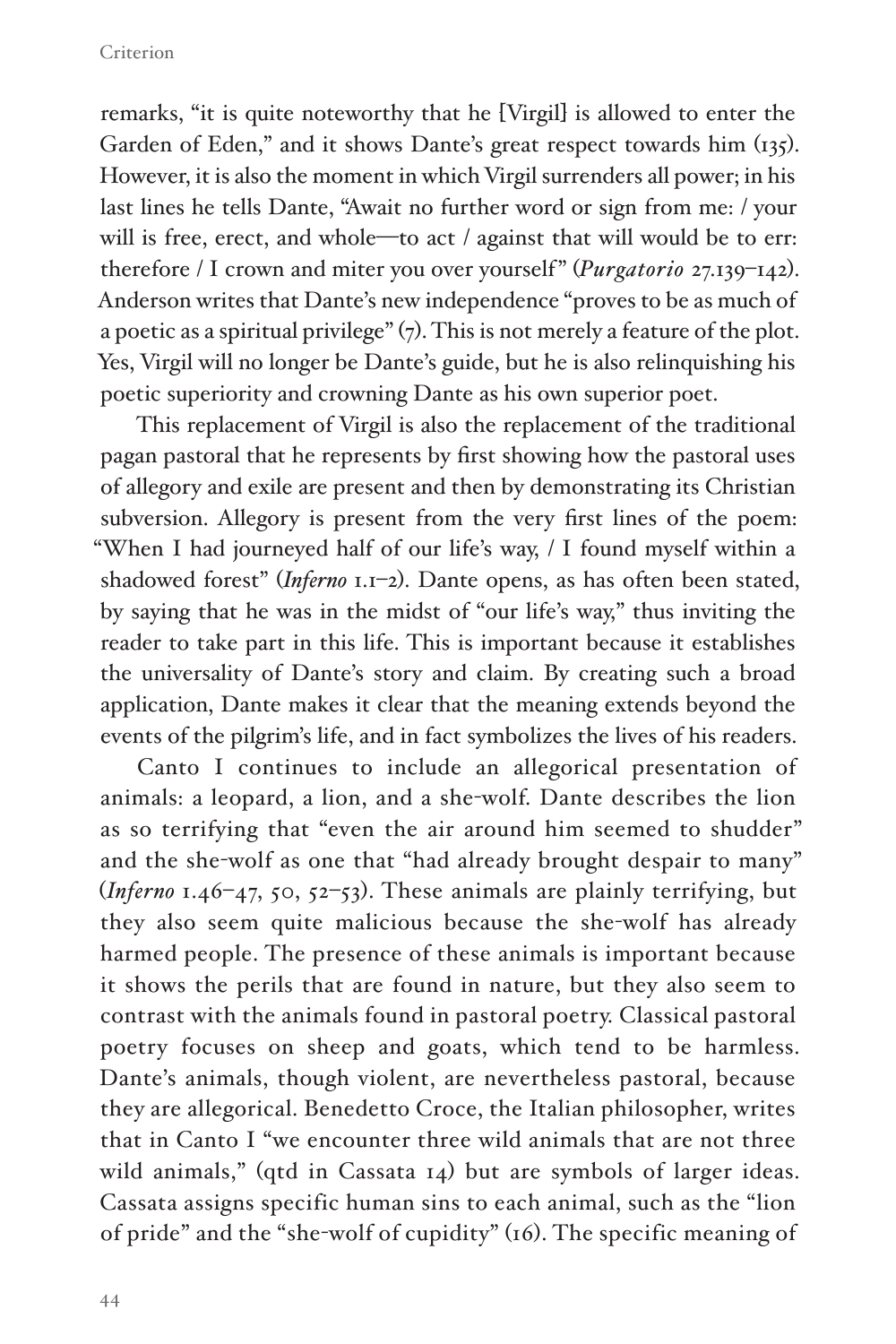Winter 2017

the animals may be unclear, but surely they are not simply a part of the setting as pastoral goats and sheep seem to be. Rather, they are a rich symbolic part of the text.

With the line "I found myself within a shadowed forest," Canto I also introduces the pastoral concept of exile to the reader (*Inferno* 1.1–2). In Italian there are two ways to say "I found": "trovai" and "ritrovai." Both can mean "I found," but here Dante chooses the word with the prefix "ri," which, as in English, means to repeat or do again. Thus Dante finds himself again in a shadowed forest. Pietrobono reinforces this reading of "ritrovai," writing that, "Quando dunque la diritta via era smarrita . . . Dante si ritrova" (II).<sup>2</sup> This implies that Dante does indeed find himself again, not on a new path, but on one that had been lost. This distinction is essential because it changes the whole setting of the first canto: it is not a completely strange place to Dante, but one to which he is returning, thus embodying a return to nature.

This allusion to exile is continued in the first Canto as Dante establishes the natural setting as dark and dangerous. Pietrobono introduces these themes when he notes, "Quel che mi par certo si è che la sua selva sia continuazione e svolgimento di quella terra aspra di spini e di rovi, nella quale Adamo fu cacciato, subito che si torse 'da via di verità e di sua vita'" (Pietrobono 11–12).3 Pietrobono makes this argument by connecting the negative and dark description of the forest to the thorns and thistles described by God in Genesis 3. He then moves beyond linguistic similarities to talk more about function. Dante refers to the forest as a place "that never has let any man survive," a fact that Pietrobono claims recalls the original sin, which also let no man survive and brought death to mankind. This connection to the Bible immediately renders the story allegorical (*Inferno* 1.27). However, it also introduces the idea of exile. Adam was exiled from the Garden of Eden, and Pietrobono's connection between Dante and Adam implies that Dante has also been exiled to a darker place. These themes make it clear that, although Dante is changing the traditional pagan pastoral, he also values the use of exile within the genre.

<sup>2 &</sup>quot;When the straight way was lost . . . Dante found himself" (translated by author). 3 "That which seems certain to me is that his forest is a continuation and development of that rugged land of thorns and brambles, in which Adam was cast into, immediately one contorts 'by way of truth and of one's life'" (translated by author).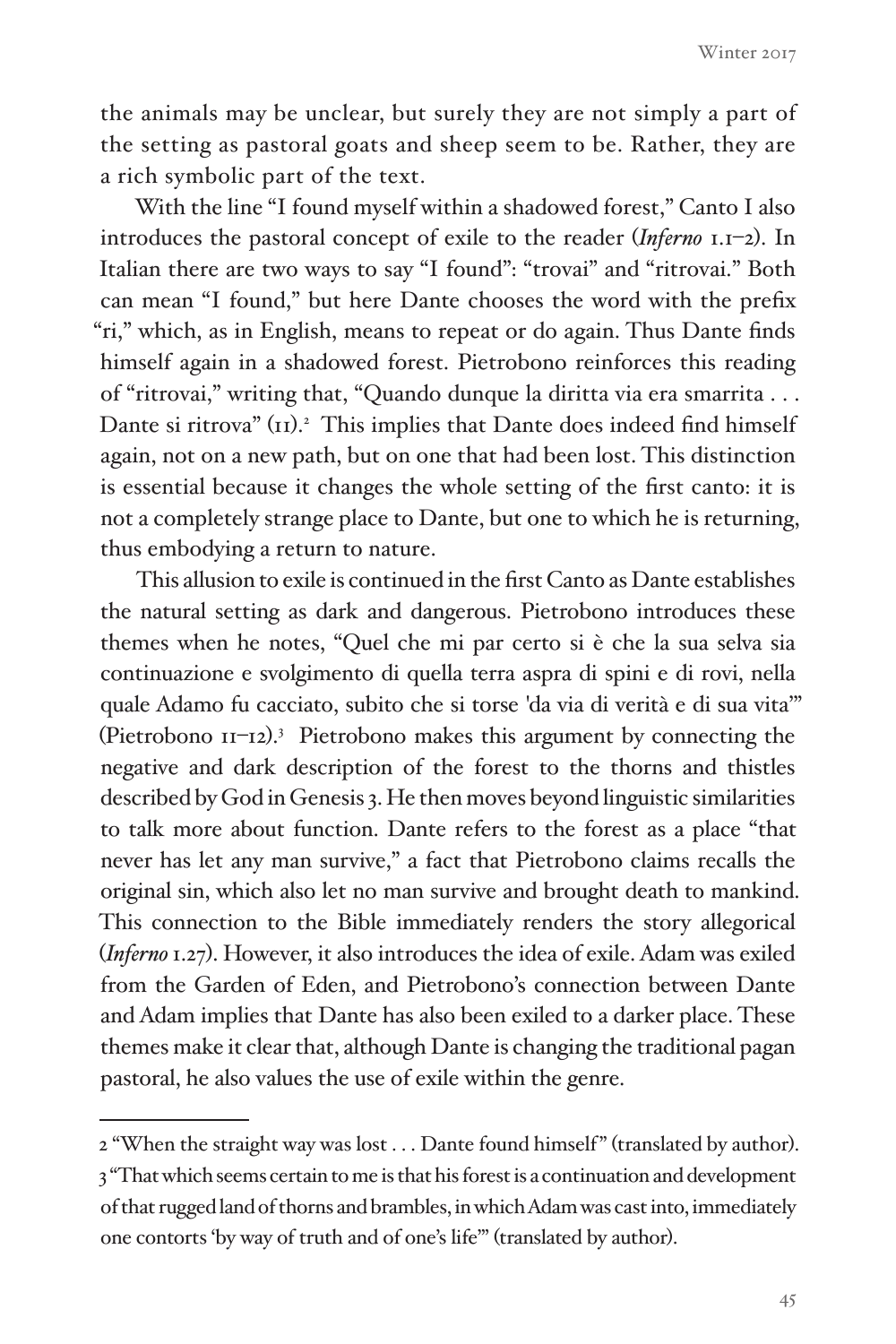#### Criterion

This theme of exile resonates strongly with Dante's own life and the exile from which he wrote *The Divine Comedy.* In Paradise Dante meets his great-great-grandfather, Cacciaguida, who in Canto XVII begins to predict Dante's future. He warns Dante, "You shall leave everything you love most dearly: / this is the arrow that the bow of exile / shoots first" (Paradiso 17.55–57). What seemed prophetic to Dante the pilgrim was reality for Dante the poet. Caught on the wrong side of a political battle, Dante was exiled from Florence in 1302 and never returned. This exile must have influenced his choice to draw from the pastoral and its themes of exile. However, Dante's own feelings introduce a sense of bitterness not as evident in Meliboeus' nostalgia. Cacciaguida informs Dante, "You are to know the bitter taste / of others' bread, how salt it is, and know / how hard a path it is for one who goes / descending and ascending others' stairs" (*Paradiso* 17.57–61). Clearly Dante's exile was not one of nostalgic contemplation, but of real bitterness and hardship. This bitterness begins to cast a negative shade on the pastoral theme of exile.

While Dante includes pastoral themes and images, it is obvious that he is doing something different with them than simply echoing their traditional use; he is in fact subverting the pastoral. A prime example of this subversion is his description of the setting in Canto I, which becomes particularly interesting when Dante establishes that the setting is "a shadowed forest" (Inferno 1.1). Forests are a part of the natural world, which, in classical pastoral poetry, are usually considered to be a haven. Dante is returning to what would traditionally be a natural paradise, but instead it is "shadowed" and dark. Pietrobono's reading of the "selva oscura" reinforces this negative feeling when he calls the forest the "principio e cagione di ogni dolore" (12).<sup>4</sup> Within this one initial phrase Dante begins to subvert the typical pastoral by arguing against the idea that a return to paradise is desirable because Dante's return to the natural world is anything but ideal, instead it is "shadowed" and dark. Clearly this is not the nature that pastoral poets have heralded and longed for, this is something much more haunting. Dante continues to describe this natural scene with less than positive emotions; when Dante meets Virgil in the wood Virgil invites him to "leave this savage wilderness" (*Inferno* 1.93). Virgil refers to nature as

<sup>4 &</sup>quot;Principle and cause of all pain" (translated by author).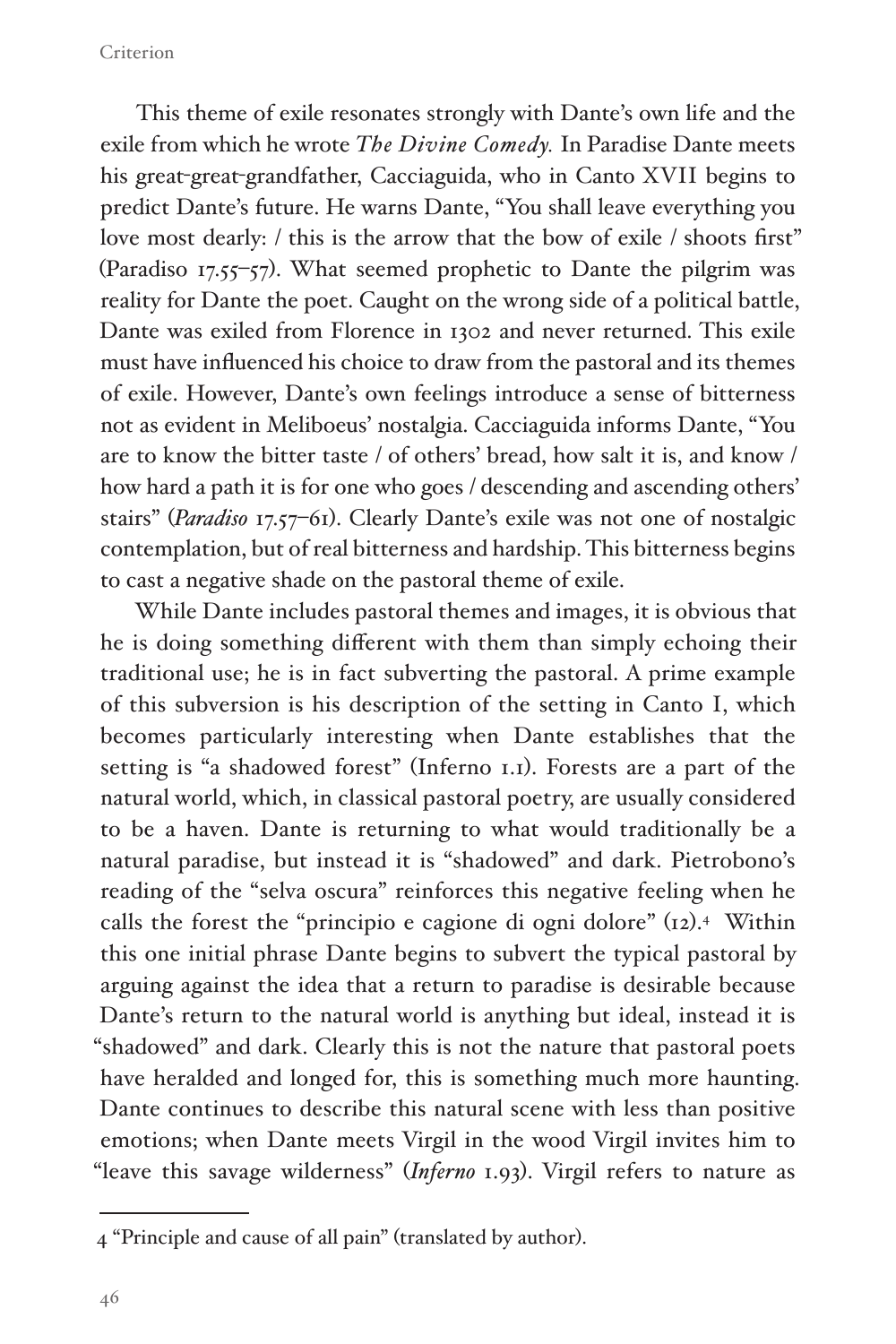Winter 2017

savage. This makes it clear that it is not simply Dante, or simply the dark woods, that is affected by this sense of fear, but all of nature and Virgil, a poet of nature.

Nowhere in *The Divine Comedy* is Dante's pastoral as elevated as it is in the final scenes of Purgatorio, in the Garden of Eden, where Dante brings together the themes of allegory and exile and makes his subversion of the pastoral final. Upon crossing the purifying flames, Dante immediately begins a pastoral metaphor. He describes goats who "when they grazed, were swift and tameless" and "herdsmen in the open fields" (*Purgatorio* 27.76–82). Then, referring to Virgil, Statius, and himself, Dante explains "such were all three of us at that point—they / were like the herdsmen, I was like the goat" (*Purgatorio* 27.85–86). This seems to be a last honor to Virgil, who has so kindly been a guide and shepherd to Dante. And it seems almost sweet that Dante would honor Virgil in that pastoral for which he was famous. It is also noteworthy that the first thing Dante does to explain the Garden of Eden is refer to the pastoral. Clearly he wants to draw it to the reader's attention and keep it there as they progress through the earthly paradise.

Using the pastoral mode of *locus amoenus,* Dante creates a true pastoral paradise in the Garden of Eden. *Locus amoenus* is "the literary description of a landscape with typical recurring features—shady trees, running water, a grassy meadow, and a cooling breeze . . . and it is the background to the pastoral poetry of Theocritus and Virgil" ("Locus Amoenus"). Poggioli notes that the Garden of Eden "may be considered as the single 'pastoral oasis' in the Commedia" (Poggioli 135). It is in this "pastoral oasis" that Dante merges the Christian and the pagan. Dante adapts Theocritus and Virgil's background to create his earthly paradise. He includes the "shady trees" when he describes it as a "forest—dense, alive with green, divine" (*Purgatorio* 28.2). Upon seeing Lethe, against which "All of the purest waters here on earth / . . . would seemed to be touched with impurity," Dante makes the presence of the "running water" manifest (*Purgatorio* 28.28–29). With this locus amoenus, "Dante is now repatterning the Garden of Eden after the bucolic versions of classical poetry" (Poggioli 137). Dante himself recognizes this when he writes, "Those ancients who in poetry presented / the golden age, who sang its happy state, / perhaps, in their Parnassus, dreamt this place" (Purgatorio 28.139–141). Dante acknowledges the use of a pagan paradise, or Parnassus, but he also uses this move to say that he does it better.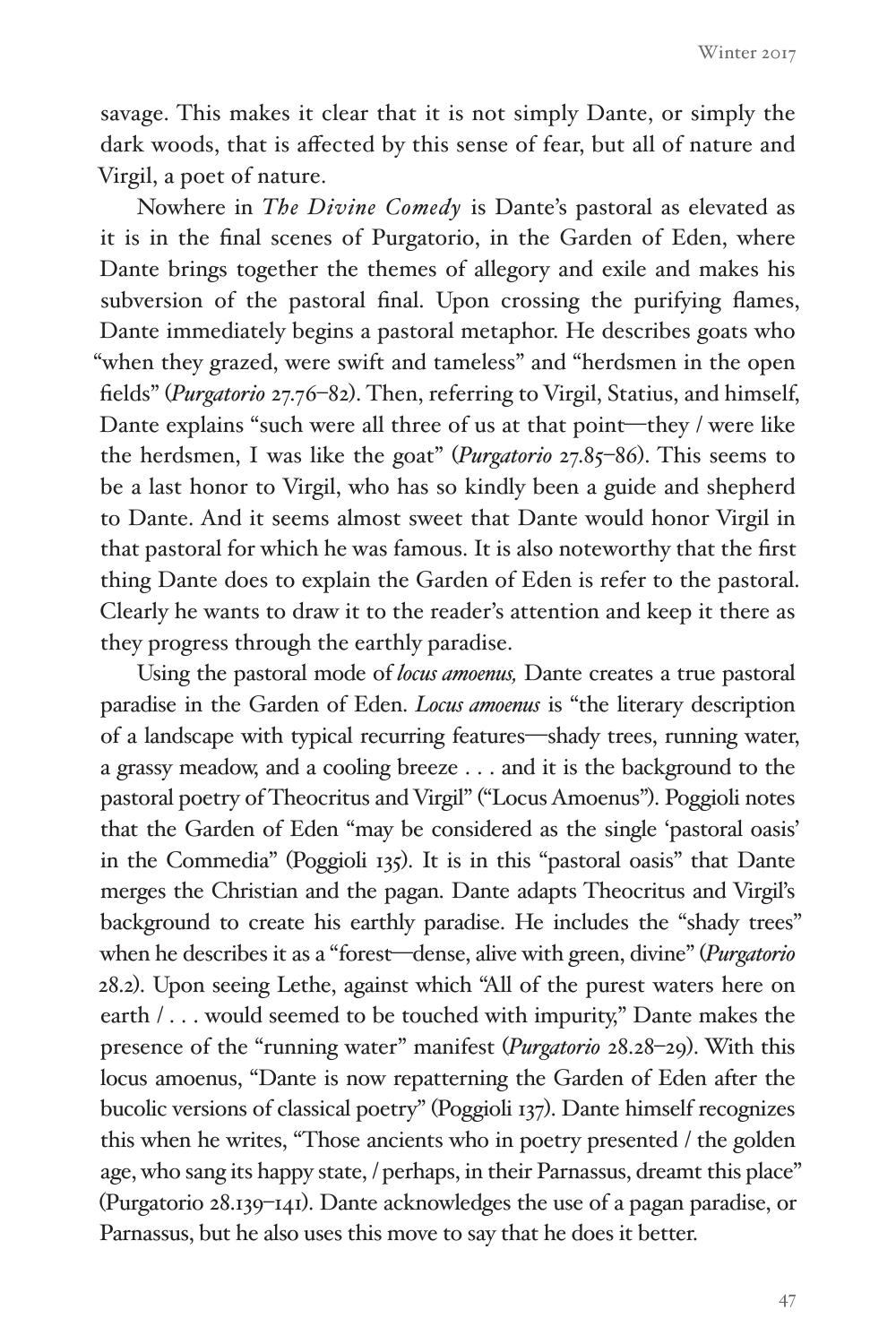Dante does something with this pastoral oasis that Virgil, Theocritus, and other pagan poets could never do: he Christianizes it. Dante's locus amoenus is itself a Christianization as the Garden of Eden, but it also becomes the scene of supreme Christian spiritual experience for Dante the pilgrim. Poggioli comments, "Beginning with early humanism, clerics, scholars, and poets tried to interpret and to translate the ancient, pagan pastoral into new, Christian terms," but as Dante would proudly say, he always does it best (Poggioli 135). In a sense, Dante the pilgrim's exile is undone within this paradise: he has found the Golden Age, and it is Christian. It is interesting that Dante the poet creates such a paradise, a creation that exalts his Christian poetic prowess as the solution to pagan pastoral nostalgia.

Although at its climax in the final cantos of *Purgatorio,* Dante's Christian reinvention of the pastoral is evident throughout *The Divine Comedy.*  Perhaps one of the most apparent instances is Statius' Christianization of Virgil's writings. Upon meeting Virgil and Dante, but before knowing their identities, Statius begins to heap praises upon the writings of Virgil (*Purgatorio* 21.97–136). Statius and Virgil begin talking and Statius, originally a pagan, recounts his conversion. Statius tells Virgil, "through you I was a poet and, through you, / a Christian" (*Purgatorio* 22.73–74). Statius became a Christian because of what he read in Virgil's writings. Here Dante the poet is clearly using Virgil's pastoral writings to serve his Christian ends. However, Dante extends the Christianization beyond the function of Virgil's writing to their actual content. Statius quotes Virgil's fourth Eclogue saying, "The ages are renewed; / justice and man's first time on earth return; / from Heaven a new progeny descends" (*Purgatorio* 22.70–72). According to Mandelbaum, "From early Christian times, these lines . . . were seen as prophesying the birth of Christ—the 'new progeny' who descends 'from Heaven'" (72) to restore mankind" (370). Here Dante posits Virgil as a sort of pre-Christian prophet, and he uses his most pastoral writings, the *Eclogues,* to do it.

Dante's Garden of Eden is filled with rich allegory and symbolism, which draws upon Christian theology to create an overwhelming sense of spirituality. Upon entering the earthly paradise, Dante comes upon a procession. He sees first seven candles that "flamed / more radiantly than the midmonth moon / shines at midnight in an untroubled sky" (*Paradiso* 29.52-54). According to Mandelbaum, "these candlesticks, like the seven lamps of fire burning before the throne in Revelation 4:5, may represent the sevenfold spirit of God" (390).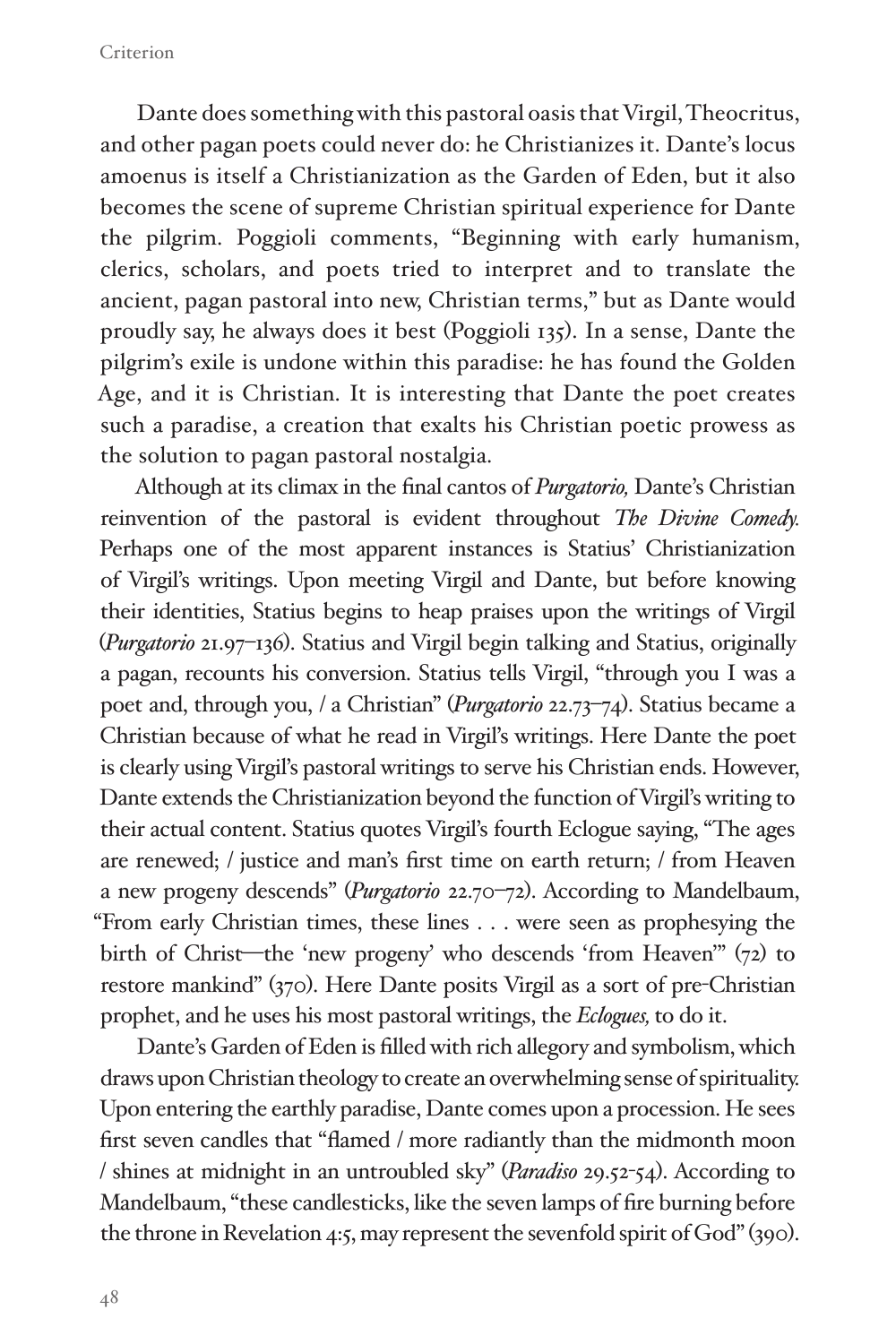This biblical allusion creates a profound symbolic sense of meaning in what would otherwise simply be candles. The candles are followed by a procession of "twenty-four elders" that have "wreaths of lilies on their heads" (*Paradiso*  29.83–84). These elders, like the candles, have a greater allegorical significance and represent the twenty-four books of the Old Testament (Mandelbaum 391). Four beasts then appear behind the elders and are a direct reference to the four beasts found within Revelation 4 (Mandelbaum 391). All of this spiritual symbolism culminates in the appearance of the griffon pulling a chariot. The griffon is majestic, and Dante describes him with gold limbs and wings that reach "so high that they were lost to sight" (*Paradiso* 29.112). This magnificent creature, made of man and bird, "is traditionally a symbol of Christ, who possessed both a human and a divine nature" (Mandelbaum 391). The allegory of the procession harkens back to the allegory found within pagan pastoral poetry, but completely outdoes it. Dante's allegory goes beyond Virgil's "veiled social and political comment" to the divine ("Pastoral Poetry"). Here Dante has exalted the pastoral allegory.

As we have seen, throughout *The Divine Comedy* Dante subverts the traditional pagan pastoral, with Virgil as its representative, and replaces it with a Christian pastoral. But Dante does not stop there, as had many poets before him; instead, he places himself at the helm of a new poetry. Poggiolo explains that "By giving a new substance to its conventions, and novel meanings to its commonplaces, Dante transfigures not only that ancient fable but also the whole tradition of pastoral poetry"  $(r<sub>52</sub>)$ . Dante has created a new tradition of poetry. This new tradition is begun with a coronation; when Virgil addresses Dante for the last time he crowns him (*Purgatorio* 27.142). In what seems like the coronation of a new poet laureate, Dante has one of the greatest poets of all time pass the power to him.

Dante's *Divine Comedy* revolutionized literature, and his Christian reconstruction of the pastoral was a part of that. Suddenly, themes that had so long been pagan took on deep religious meaning. Dante's Christian symbolism goes beyond exalting Dante as the supreme poet to create a spiritual experience for his readers. Dante the pilgrim does not go through the darkness of Inferno, the penitence of Purgatory, and the glory of Paradise alone; he is accompanied by his reader. In creating such a spiritual experience out of what might otherwise be pagan, Dante surpasses his time. This is why his Christian pastoral matters: he makes an artistic story about Dante the pilgrim into a spiritual journey for the reader.